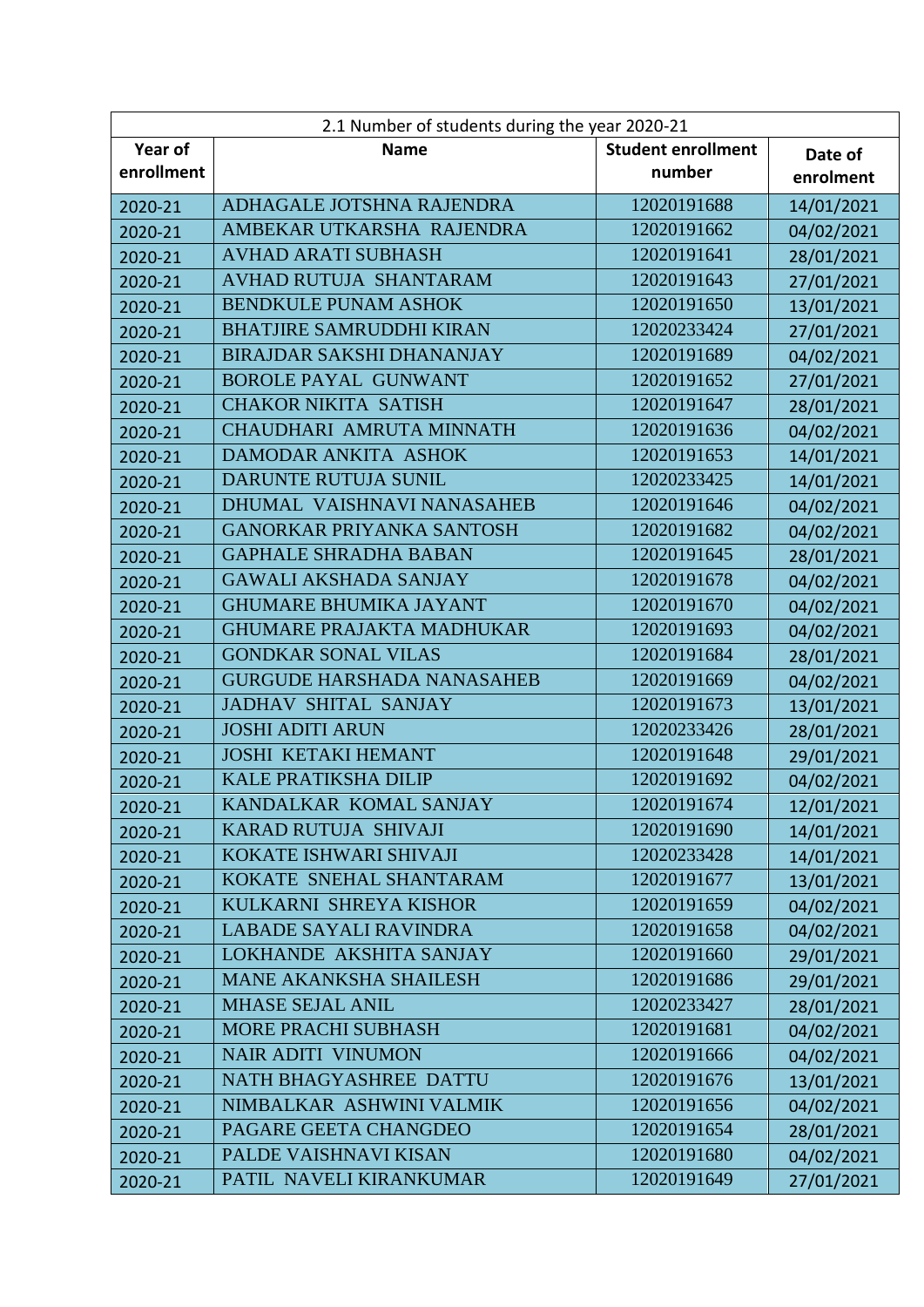| 2020-21 | PATIL PRIYANKA YUVRAJ            | 12020191635 | 14/01/2021 |
|---------|----------------------------------|-------------|------------|
| 2020-21 | PATIL TEJAS RAJARAM              | 12020191657 | 04/02/2021 |
| 2020-21 | PAWAR ANISHA NITIN               | 12020191655 | 29/01/2021 |
| 2020-21 | <b>SAHARE VIDYA KRUSHNA</b>      | 12020191665 | 28/01/2021 |
| 2020-21 | <b>SANAP KANCHAN RAMESH</b>      | 12020191637 | 27/01/2021 |
| 2020-21 | SANGLE GAYATRI RAMESH            | 12020191691 | 04/02/2021 |
| 2020-21 | <b>SARODE LAXMI SUSHANT</b>      | 12020191683 | 28/01/2021 |
| 2020-21 | SATPUTE MADHURI GAJENDRA         | 12020191679 | 04/02/2021 |
| 2020-21 | SAWANT ANKITA DATTATRAYA         | 12020191644 | 14/01/2021 |
| 2020-21 | <b>SHAIKH SUZAIN ZULFIKAR</b>    | 12020191642 | 04/02/2021 |
| 2020-21 | SONAWANE JAGRITI SAMADHAN        | 12020191640 | 13/01/2021 |
| 2020-21 | TAKATE HARSHADA RADHAKISAN       | 12020191639 | 04/02/2021 |
| 2020-21 | TAKLE RIYA RAMAKANT              | 12020191687 | 14/01/2021 |
| 2020-21 | TALPADE JAYSHREE GANGARAM        | 12020191663 | 12/01/2021 |
| 2020-21 | THORAT ANKITA SATISH             | 12020191675 | 04/02/2021 |
| 2020-21 | TUNGAR RAJESHWARI BANDU          | 12020191667 | 04/02/2021 |
| 2020-21 | TUPE ANURADHA PRAMOD             | 12020191672 | 29/01/2021 |
| 2020-21 | <b>UGALE ARATI SOMNATH</b>       | 12020191685 | 28/01/2021 |
| 2020-21 | UGALE KIRAN VASANT               | 12020191671 | 04/02/2021 |
| 2020-21 | VATPADE TANAVI SANTOSH           | 12020191668 | 04/02/2021 |
| 2020-21 | <b>WAGH MANASI RAJU</b>          | 12020191664 | 04/02/2021 |
| 2020-21 | <b>WALZADE SHRUTI MILIND</b>     | 12020191651 | 04/02/2021 |
| 2020-21 | WARUNGASE VAISHNAVI SUNIL        | 12020191694 | 04/02/2021 |
| 2020-21 | YELMAME SANDHYA VINOD            | 12020191638 | 28/01/2021 |
| 2020-21 | ZALTE MAYURI SANJAY              | 12020191661 | 14/01/2021 |
| 2019-20 | <b>AVHAD ASHWINI BABASAHEB</b>   | 12019057899 | 14/08/2019 |
| 2019-20 | <b>AVHAD BHAGYASHRI BALU</b>     | 12019057903 | 02/08/2019 |
| 2019-20 | <b>AVHAD CHAITALI MARUTI</b>     | 12019057905 | 02/08/2019 |
| 2019-20 | <b>BHANGARE SAMRUDHI ANIL</b>    | 12019057902 | 23/07/2019 |
| 2019-20 | <b>CHAURE GAURI SOMNATH</b>      | 12019057897 | 23/07/2019 |
| 2019-20 | <b>CHAVAN GAYATRI SHESHRAO</b>   | 12019057901 | 31/07/2019 |
| 2019-20 | <b>CHAVANKE PRITI SUBHASH</b>    | 12019057900 | 24/07/2019 |
| 2019-20 | <b>DANDWATE SHREYA SUBHASH</b>   | 12019057904 | 02/08/2019 |
| 2019-20 | <b>DARADE MADHURI SANJAY</b>     | 12019057898 | 01/08/2019 |
| 2019-20 | DEHRAJ ANNIE VIJAY               | 12019057906 | 23/07/2019 |
| 2019-20 | DOKHE KARTIKI YOGENDRA           | 12019057907 | 31/07/2019 |
| 2019-20 | <b>DOMADE MADHURI ARJUN</b>      | 12019057910 | 14/08/2019 |
| 2019-20 | FATANGARE SNEHA RAJENDRA         | 12019057908 | 14/08/2019 |
| 2019-20 | <b>GAIKWAD PRADNYA SURYABHAN</b> | 12019057911 | 17/07/2019 |
| 2019-20 | <b>GANGURDE RAJESHWARI RAJIV</b> | 12019057909 | 01/08/2019 |
| 2019-20 | <b>GHULE TRUPTI NAVNATH</b>      | 12019057912 | 02/08/2019 |
| 2019-20 | <b>GODASE VAISHNAVI BALU</b>     | 12019057913 | 14/08/2019 |
| 2019-20 | <b>GODSE SHEETAL SURESH</b>      | 12019057914 | 02/08/2019 |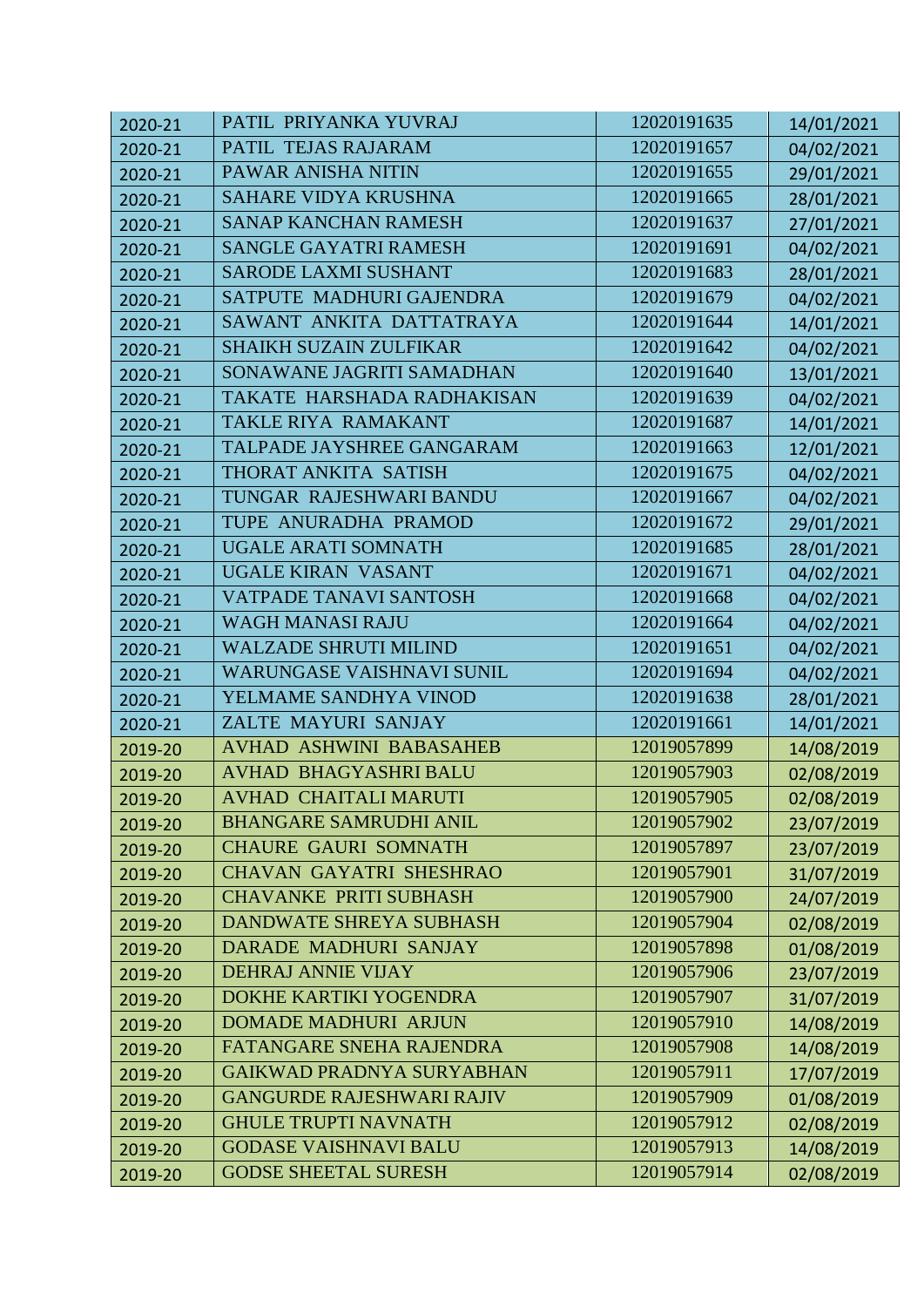| 2019-20 | <b>GORE POOJA VIJAY</b>             | 12019057915 | 01/08/2019 |
|---------|-------------------------------------|-------------|------------|
| 2019-20 | <b>GOSAVI NILAMBARI KAILAS</b>      | 12019057916 | 14/08/2019 |
| 2019-20 | <b>GURULE NILIMA DNYANESHWAR</b>    | 12019057924 | 02/08/2019 |
| 2019-20 | <b>JAGDALE SAMRUDDHI MANOJ</b>      | 12019057925 | 14/08/2019 |
| 2019-20 | KANDALKAR SEEMA TUKARAM             | 12019057917 | 24/07/2019 |
| 2019-20 | KANKAREJ DHANASHREE SANTOSH         | 12019057926 | 02/08/2019 |
| 2019-20 | <b>KEDAR SNEHA SANJAY</b>           | 12019057919 | 14/08/2019 |
| 2019-20 | <b>KEKANE KIRAN DILIP</b>           | 12019057918 | 14/08/2019 |
| 2019-20 | <b>KHADE SHITAL SHIVAJI</b>         | 12019057920 | 23/07/2019 |
| 2019-20 | <b>KHAPARE NIKITA SURESH</b>        | 12019057921 | 03/08/2019 |
| 2019-20 | <b>KHARAT SEJAL SUNIL</b>           | 12019057922 | 02/08/2019 |
| 2019-20 | <b>KHOLE OJASVITA ANIL</b>          | 12019057923 | 02/08/2019 |
| 2019-20 | <b>LABHADE GAURI PRAVIN</b>         | 12019057932 | 24/07/2019 |
| 2019-20 | LONDHE SAYALI SANJAY                | 12019057929 | 02/08/2019 |
| 2019-20 | <b>MADAKE SONAL RAMESH</b>          | 12019057931 | 24/07/2019 |
| 2019-20 | MAHAPURE NIKITA BABASAHEB           | 12019057930 | 14/08/2019 |
| 2019-20 | MUNDHE SHRUTI SUDAM                 | 12019057934 | 01/08/2019 |
| 2019-20 | <b>NARODE SAKSHI ARUN</b>           | 12019057935 | 23/07/2019 |
| 2019-20 | NAWALE HARSHADA SAMPAT              | 12019057933 | 14/08/2019 |
| 2019-20 | NIKAM AAKANKSHA VALMIK              | 12019057936 | 01/08/2019 |
| 2019-20 | PATIL HARSHADA KIRAN                | 12019057928 | 02/08/2019 |
| 2019-20 | PAWAR PRIYANKA DNYANESHWAR          | 12019057945 | 14/08/2019 |
| 2019-20 | POMNAR RUTUJA DHARMRAJ              | 12019057946 | 23/07/2019 |
| 2019-20 | RATHOD PRANALI HIRASING             | 12019057939 | 02/08/2019 |
| 2019-20 | RAYATE AKANKSHA SHANKAR             | 12019057937 | 02/08/2019 |
| 2019-20 | <b>SALUNKE PRATIKSHA DILIP</b>      | 12019057944 | 23/07/2019 |
| 2019-20 | <b>SALUNKE VAISHNAVI NANDKISHOR</b> | 12019057942 | 31/07/2019 |
| 2019-20 | <b>SANAP PUNAM EKNATH</b>           | 12019057938 | 31/08/2019 |
| 2019-20 | SANGALE SARITA LAXMAN               | 12019057940 | 14/08/2019 |
| 2019-20 | <b>SANGLE RANI GOVIND</b>           | 12019057941 | 14/08/2019 |
| 2019-20 | <b>SAYED NIDA MOHAMMED YUSUF</b>    | 12019057927 | 02/08/2019 |
| 2019-20 | <b>SHEJUL TEJAL SHIRISH</b>         | 12019057943 | 31/07/2019 |
| 2019-20 | <b>SHELAR KOMAL SOMNATH</b>         | 12019057950 | 24/07/2019 |
| 2019-20 | SHELKE SAKSHI BHARAT                | 12019057948 | 31/07/2019 |
| 2019-20 | <b>SHINDE ANKITA SUDAM</b>          | 12019057949 | 02/08/2019 |
| 2019-20 | SONAVALE VRUSHALI SAKHARAM          | 12019057947 | 01/08/2019 |
| 2019-20 | SONAWANE KAVERI HANSRAJ             | 12019057951 | 14/08/2019 |
| 2019-20 | SURYAWANSHI SHUBHANGI BAJIRAO       | 12019057952 | 02/08/2019 |
| 2019-20 | <b>TARMALE NAMITA KAMLAKAR</b>      | 12019057953 | 02/08/2019 |
| 2019-20 | <b>TARU AISHWARYA SANDIP</b>        | 12019057956 | 24/07/2019 |
| 2019-20 | <b>UGALE NEHA ARUN</b>              | 12019057955 | 14/08/2019 |
| 2019-20 | <b>VISHE TEJAL JAYWANT</b>          | 12019057954 | 14/08/2019 |
| 2020-21 | <b>BAHIRAM KAMAL BABURAO</b>        | 12020191701 | 14/01/2021 |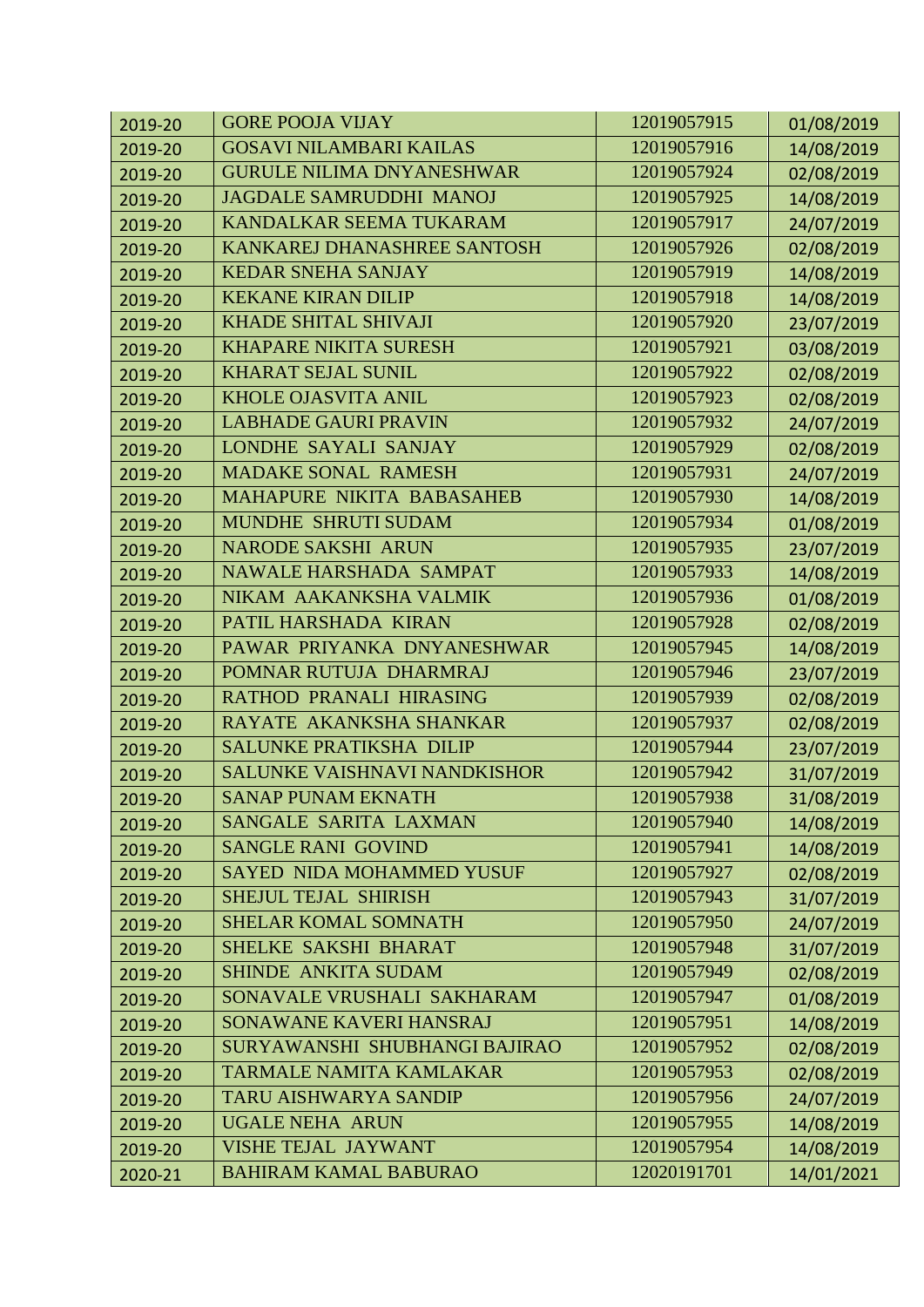| 2020-21 | <b>BATULE SNEHAL CHANDRAKANT</b> | 12020191699 | 28/01/2021 |
|---------|----------------------------------|-------------|------------|
| 2020-21 | <b>BODAKE PRANALI VILAS</b>      | 12020191696 | 04/02/2021 |
| 2020-21 | <b>CHALAK AMRUTA TUKARAM</b>     | 12020233429 | 28/01/2021 |
| 2020-21 | <b>JAGTAP PRERANA SANJAY</b>     | 12020191697 | 28/01/2021 |
| 2020-21 | <b>KAKADE KOMAL VALMIK</b>       | 12020233430 | 27/01/2021 |
| 2020-21 | <b>KUTE SANYUKTA SATISH</b>      | 12020191695 | 04/02/2021 |
| 2020-21 | <b>SALAVE RANI SANJAY</b>        | 12020191700 | 13/01/2021 |
| 2020-21 | <b>VIKHE PRAPTI VILAS</b>        | 12020191698 | 04/02/2021 |
| 2018-19 | <b>AMBEKAR RUCHIKA VILAS</b>     | 12018248658 | 18/07/2018 |
| 2018-19 | <b>AUTADE NIKITA SAMBHAJI</b>    | 12018248686 | 16/07/2018 |
| 2018-19 | <b>BAIRAGI SAKSHI BABANDAS</b>   | 12018248650 | 18/07/2018 |
| 2018-19 | <b>BHADANE PRANALI ARUN</b>      | 12018248646 | 16/07/2018 |
| 2018-19 | <b>BHOSALE KAVERI GANPAT</b>     | 12018248654 | 20/07/2018 |
| 2018-19 | <b>BOBADE PRIYANKA ASHOK</b>     | 12018248681 | 07/02/2018 |
| 2018-19 | <b>BODKE SHITAL RAJAN</b>        | 12018248677 | 30/07/2018 |
| 2018-19 | <b>CHAVAN AMBIKA JAYWANT</b>     | 12018248676 | 17/07/2018 |
| 2018-19 | <b>DHODARE AVANTIKA ASHOK</b>    | 12018248648 | 19/07/2018 |
| 2018-19 | <b>DIVATE ANJALI GANESH</b>      | 12018248698 | 30/07/2018 |
| 2018-19 | <b>GAIKWAD SHRUTIKA SHAMRAO</b>  | 12018248671 | 30/07/2018 |
| 2018-19 | <b>GAWALI MAHIMA RAMDAS</b>      | 12018248660 | 07/02/2018 |
| 2018-19 | HANDORE DISHA RAJENDRA           | 12018248663 | 30/07/2018 |
| 2018-19 | HYALIJ VAISHNAVI VISHNU          | 12018248649 | 19/07/2018 |
| 2018-19 | <b>JADHAV NIKITA SUNIL</b>       | 12018248655 | 30/07/2018 |
| 2018-19 | <b>JADHAV PRITI BALASAHEB</b>    | 12018248662 | 19/07/2018 |
| 2018-19 | <b>JADHAV SAMRUDDHI BHARAT</b>   | 12018248672 | 07/03/2018 |
| 2018-19 | <b>JADHAV SANDHYA NARAYAN</b>    | 12018248656 | 17/07/2018 |
| 2018-19 | <b>JADHAV SHRADDHA GORAKH</b>    | 12018248659 | 18/07/2018 |
| 2018-19 | <b>JAJU PAYAL PAVANKUMAR</b>     | 12018248682 | 18/07/2018 |
| 2018-19 | <b>KALE SHILPA ARUN</b>          | 12018248661 | 30/07/2018 |
| 2018-19 | KANGANE RENUKA JALINDAR          | 12018248693 | 30/07/2018 |
| 2018-19 | <b>KOKATE PRITI MAHESH</b>       | 12018248657 | 07/03/2018 |
| 2018-19 | <b>KSHATRIYA NAYNA SANTOSH</b>   | 12018248694 | 30/07/2018 |
| 2018-19 | <b>KUDALE BHUMIKA UDAY</b>       | 12018248685 | 30/07/2018 |
| 2018-19 | KUMBHAR KIRTI JAYWANT            | 12018248644 | 18/07/2018 |
| 2018-19 | KUNDE GAYATRI RAMHARI            | 12018248697 | 07/03/2018 |
| 2018-19 | <b>LOKHANDE PRASHANSA DEEPAK</b> | 12018248670 | 18/07/2018 |
| 2018-19 | <b>MADKE SIDDHI VASANT</b>       | 12018248687 | 20/07/2018 |
| 2018-19 | <b>NIKAM APURVA DEEPAK</b>       | 12018248647 | 30/07/2018 |
| 2018-19 | <b>NIKAM MAYURI SURESH</b>       | 12018248696 | 30/07/2018 |
| 2018-19 | PADOL JANHAVI MILIND             | 12018248695 | 16/07/2018 |
| 2018-19 | PANDHARE GOPIKA SAHEBRAO         | 12018248673 | 07/11/2018 |
| 2018-19 | PANDIT GAYATRI VINAYAK           | 12018248690 | 18/07/2018 |
| 2018-19 | PATHARE SAMRUDDHI SUBHASH        | 12018248679 | 08/11/2018 |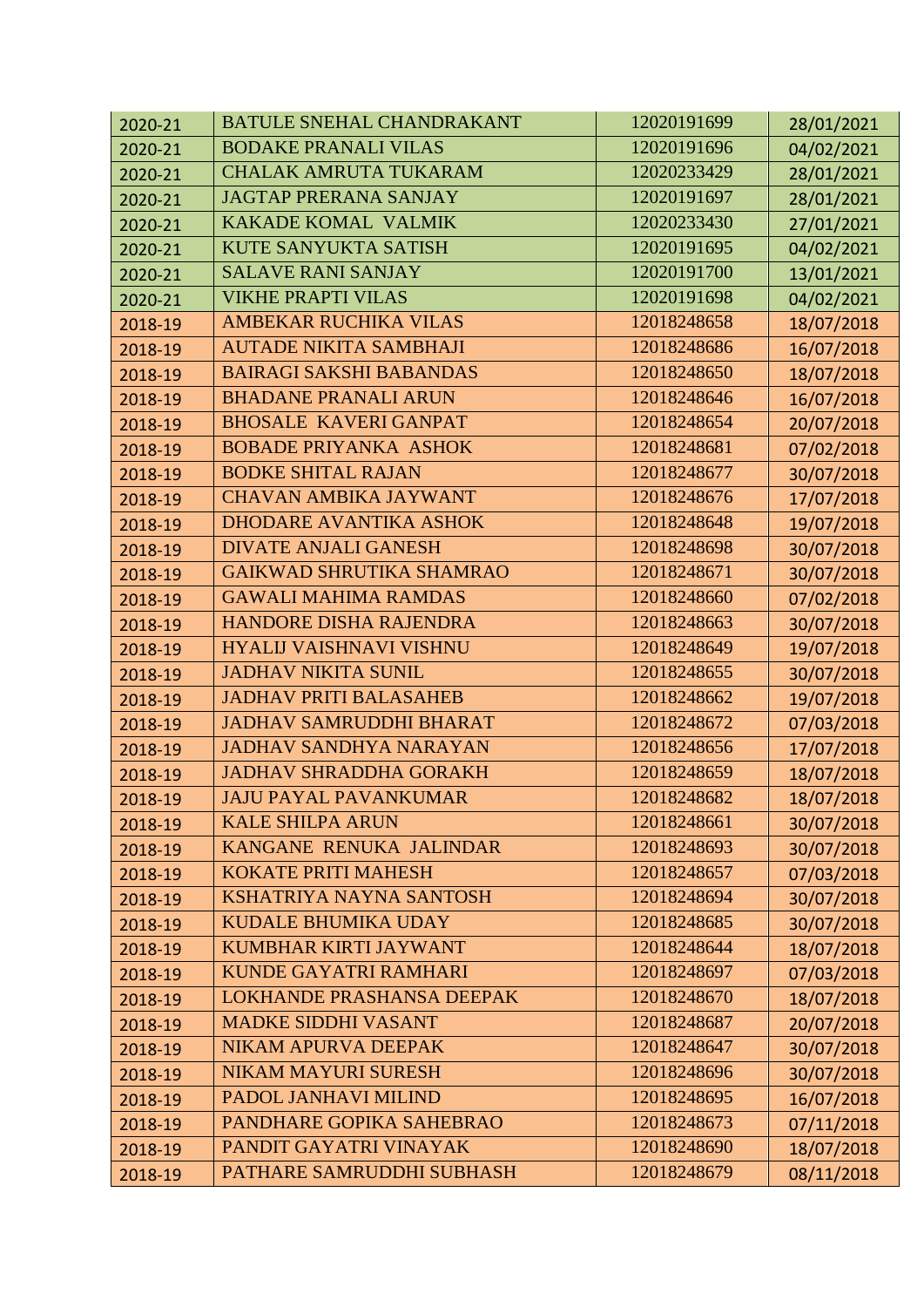| 2018-19 | PATOLE VRUSHALI PUNDLIK          | 12018248683 | 20/07/2018 |
|---------|----------------------------------|-------------|------------|
| 2018-19 | PAWAR SAKSHI ANANT               | 12018248680 | 17/07/2018 |
| 2018-19 | PUND PRACHI DNYANESHWAR          | 12018248678 | 30/07/2018 |
| 2018-19 | <b>RATHOD PRITI ASHOK</b>        | 12018248703 | 16/07/2018 |
| 2018-19 | <b>RAUT VRUKSHA ARVIND</b>       | 12018248666 | 20/07/2018 |
| 2018-19 | <b>SALVE SHRUTI ASHOK</b>        | 12018248692 | 07/09/2018 |
| 2018-19 | <b>SANAP NAMITA VILAS</b>        | 12018248664 | 19/07/2018 |
| 2018-19 | <b>SANGAMNERE SHRUTI DILIP</b>   | 12018248653 | 18/07/2018 |
| 2018-19 | <b>SATPUTE GAYATRI SHRIDHAR</b>  | 12018248645 | 20/07/2018 |
| 2018-19 | <b>SOLANKE POOJA CHANDRABHAN</b> | 12018248691 | 18/07/2018 |
| 2018-19 | SONAWANE ANKITA GANGARAM         | 12018248652 | 17/07/2018 |
| 2018-19 | SONAWANE RUTUJA NAMDEV           | 12018248668 | 19/07/2018 |
| 2018-19 | THAKUR MANSI MAHENDRASINGH       | 12018248689 | 19/07/2018 |
| 2018-19 | THORAT RUTUJA SAKHARAM           | 12018248702 | 30/07/2018 |
| 2018-19 | THUBE GAYATRI RAJENDRA           | 12018248674 | 31/07/2018 |
| 2018-19 | UGALE PALLAVI JALINDAR           | 12018248667 | 30/07/2018 |
| 2018-19 | UGALMUGALE PRAJAKTA KIRAN        | 12018248651 | 14/08/2018 |
| 2018-19 | <b>VARPE VAISHNAVI RAMDAS</b>    | 12018248701 | 17/07/2018 |
| 2018-19 | <b>WALEKAR VAISHNAVI VILAS</b>   | 12018248665 | 16/07/2018 |
| 2017-18 | <b>KALE BHAGAWATI VINOD</b>      | 12017071692 | 21/08/2017 |
| 2017-18 | PAGAR SHIVANI UDDHAV             | 12017071673 | 21/08/2017 |
| 2017-18 | AHER PRATIKSHA RAJENDRA          | 12017071703 | 21/08/2017 |
| 2017-18 | <b>SABLE PRIYANKA VIKRAM</b>     | 12017071653 | 27/07/2017 |
| 2019-20 | <b>INAMDAR FIZA SHAKIL</b>       | 51501274C   | 10/08/2019 |
| 2019-20 | <b>BANAIT GAURI ANANT</b>        | 12019057960 | 23/08/2019 |
| 2019-20 | <b>BORGAVE SWATI DEVIDAS</b>     | 12019057966 | 10/08/2019 |
| 2019-20 | <b>DHANWATE SAYALI SUNIL</b>     | 12019057963 | 29/08/2019 |
| 2019-20 | <b>GANGURDE SAKSHI RAVIKANT</b>  | 12019057962 | 29/08/2019 |
| 2019-20 | <b>GUPTA SONAL GANGADHAR</b>     | 12019057958 | 31/08/2019 |
| 2019-20 | KAHANDAL SHIVANI BHIKA           | 12019057959 | 22/08/2019 |
| 2019-20 | <b>KALE NIKITA SUKHADEV</b>      | 12019057968 | 30/08/2019 |
| 2019-20 | <b>KHARDEKAR HIMANI SUHAS</b>    | 12019057965 | 29/08/2019 |
| 2019-20 | <b>KHULE ASHVINI SHIVAJI</b>     | 12019057957 | 29/08/2019 |
| 2019-20 | <b>LONDHE MRUNAL VIJAY</b>       | 12019057964 | 31/08/2019 |
| 2019-20 | <b>SHIVDE NAMRATA SANJAY</b>     | 12019057961 | 30/08/2019 |
| 2019-20 | <b>SURYAWANSHI SHIVANGI BAPU</b> | 12019057967 | 31/08/2019 |
| 2016-17 | AMRUTKAR ASHWINI BHIKAN          | 12016004355 | 13/08/2016 |
| 2017-18 | AGRAWAL SHWETA RAJANKANT         | 12017071668 | 28/07/2017 |
| 2017-18 | AHIRE KARTIKA SHANTARAM          | 12017071666 | 29/07/2017 |
| 2017-18 | <b>AVHAD RUTUJA KHANDERAO</b>    | 12017071704 | 21/08/2017 |
| 2017-18 | <b>AVHAD SONAL SHIVAJI</b>       | 12017071669 | 27/07/2017 |
| 2018-19 | <b>AWARI SHRADDHA UTTAM</b>      | 12018248709 | 13/08/2018 |
| 2018-19 | <b>BHABAD SONALI SURYABHAN</b>   | 12018248710 | 08/10/2018 |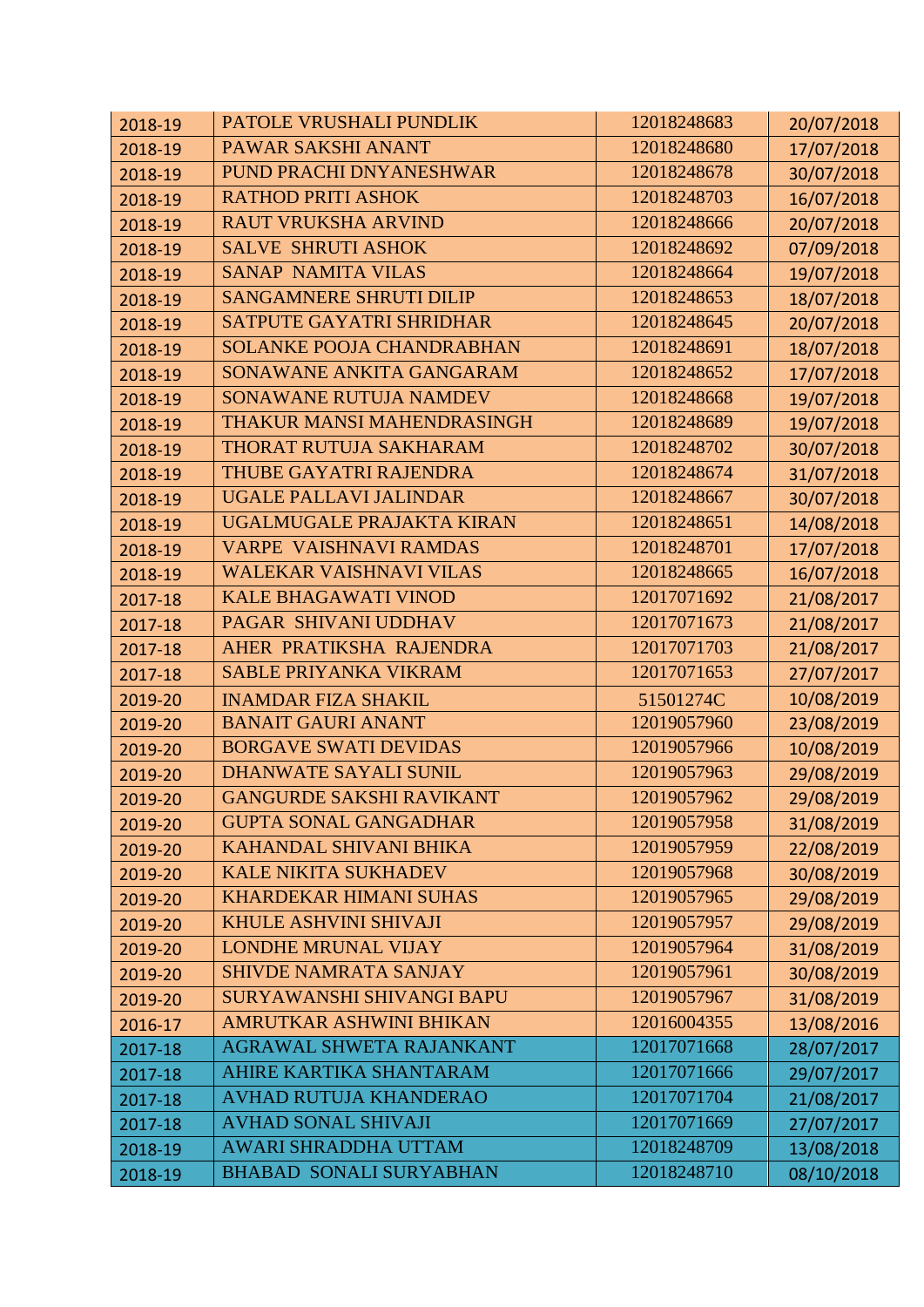| 2017-18 | <b>BHAMARE ASHWINI SURENDRA</b>   | 12017071686 | 21/08/2017 |
|---------|-----------------------------------|-------------|------------|
| 2018-19 | <b>BIDKAR MAYURI SHANTARAM</b>    | 12018248704 | 08/10/2018 |
| 2017-18 | <b>BOCHARE PUJA VINAYAK</b>       | 12017071685 | 27/07/2017 |
| 2017-18 | <b>BODKE AISHWARYA SANJAY</b>     | 12017071680 | 21/08/2017 |
| 2017-18 | <b>BODKE VRUSHALI BALU</b>        | 12017071690 | 21/08/2017 |
| 2017-18 | <b>BORADE VAISHNAVI SOPAN</b>     | 12017071696 | 27/07/2017 |
| 2017-18 | <b>BORSE SWATI SAHEBRAO</b>       | 12017071687 | 27/07/2017 |
|         | CHOUDHARI DARIYAKUMARI            | 12017071667 |            |
| 2017-18 | <b>MANARAM</b>                    |             | 29/07/2017 |
| 2017-18 | <b>DONDE HARSHA KAILAS</b>        | 12017071670 | 08/10/2017 |
| 2017-18 | <b>GAIKWAD NEHA BALASAHEB</b>     | 12017071659 | 28/07/2017 |
| 2017-18 | <b>GAJARE SWAPNALI VIKRANT</b>    | 12017071689 | 27/07/2017 |
| 2017-18 | <b>GAVHANE KOMAL ARUN</b>         | 12017071677 | 21/08/2017 |
| 2018-19 | <b>GHEGADMAL SHIVANI ASHOK</b>    | 12018248706 | 27/07/2018 |
| 2017-18 | <b>GHOGARE RUTUJA CHANDRAKANT</b> | 12017071698 | 21/08/2017 |
| 2017-18 | <b>GOVARDHANE SAKSHI BALU</b>     | 12017071654 | 27/07/2017 |
| 2017-18 | HANDORE AVANTIKA VASANT           | 12017071678 | 21/08/2017 |
| 2017-18 | <b>JADHAV KOMAL VASANTRAO</b>     | 12017071661 | 27/07/2017 |
| 2017-18 | <b>JADHAV PUJA SATISH</b>         | 12017071664 | 27/07/2017 |
| 2017-18 | <b>JANMALI SHWETA DEEPAK</b>      | 12017071681 | 21/08/2017 |
| 2017-18 | <b>KADAM PRANALI PRAVEEN</b>      | 12017071683 | 21/08/2017 |
| 2017-18 | KADRE YOGITA JITENDRA             | 12017071706 | 27/07/2017 |
| 2017-18 | <b>KAKADE ADITI SAKHARAM</b>      | 12017071663 | 27/07/2017 |
| 2017-18 | <b>KALE KOMAL NAMDEO</b>          | 12017071662 | 29/07/2017 |
| 2017-18 | KALE SHIVANI SANJAY               | 12017071697 | 21/08/2017 |
| 2017-18 | KANGANE NAMRATA SUDAM             | 12017071655 | 29/07/2017 |
| 2017-18 | KATORE VARSHA SUNIL               | 12017071688 | 26/07/2017 |
| 2017-18 | <b>KHAN MUSKAN ATIQUE</b>         | 12017071660 | 29/07/2017 |
| 2017-18 | KHANAL VAISHNAVI MALHARI          | 12017071679 | 27/07/2017 |
| 2017-18 | <b>KHULE VIDYA GOVIND</b>         | 12017071658 | 07/10/2017 |
| 2017-18 | <b>LANDGE AKSHADA SANJAY</b>      | 12017071674 | 21/08/2017 |
| 2017-18 | <b>MANJE SNEHAL VAIBHAV</b>       | 12017071647 | 29/07/2017 |
| 2017-18 | <b>MATALE KOMAL HARIBHAU</b>      | 12017071672 | 27/07/2017 |
| 2017-18 | MHASKE BHAGYASHREE SANJAY         | 12017071682 | 21/08/2017 |
| 2018-19 | <b>MORE PRIYA SHARAD</b>          | 12018248708 | 24/08/2018 |
| 2017-18 | PANGALE VARSHA SANJAY             | 12017071693 | 21/08/2017 |
| 2017-18 | PARDESHI JAGRUTI CHHAGAN          | 12017071651 | 27/07/2017 |
| 2017-18 | PATIL NAMRATA PRASHANT            | 12017071676 | 21/08/2017 |
| 2017-18 | PAWAR PRATIKSHA DILIP             | 12017071694 | 27/07/2017 |
| 2017-18 | <b>RAJAD SHITAL SHAMU</b>         | 12017071657 | 28/07/2017 |
| 2017-18 | RATHOD DIVYA RAVINDRANATH         | 12017071671 | 30/07/2017 |
| 2017-18 | <b>SADGIR URMILA RAMBHAU</b>      | 12017071648 | 28/07/2017 |
| 2018-19 | <b>SAINDRE MAYURI SHRIHARI</b>    | 12018248705 | 27/07/2018 |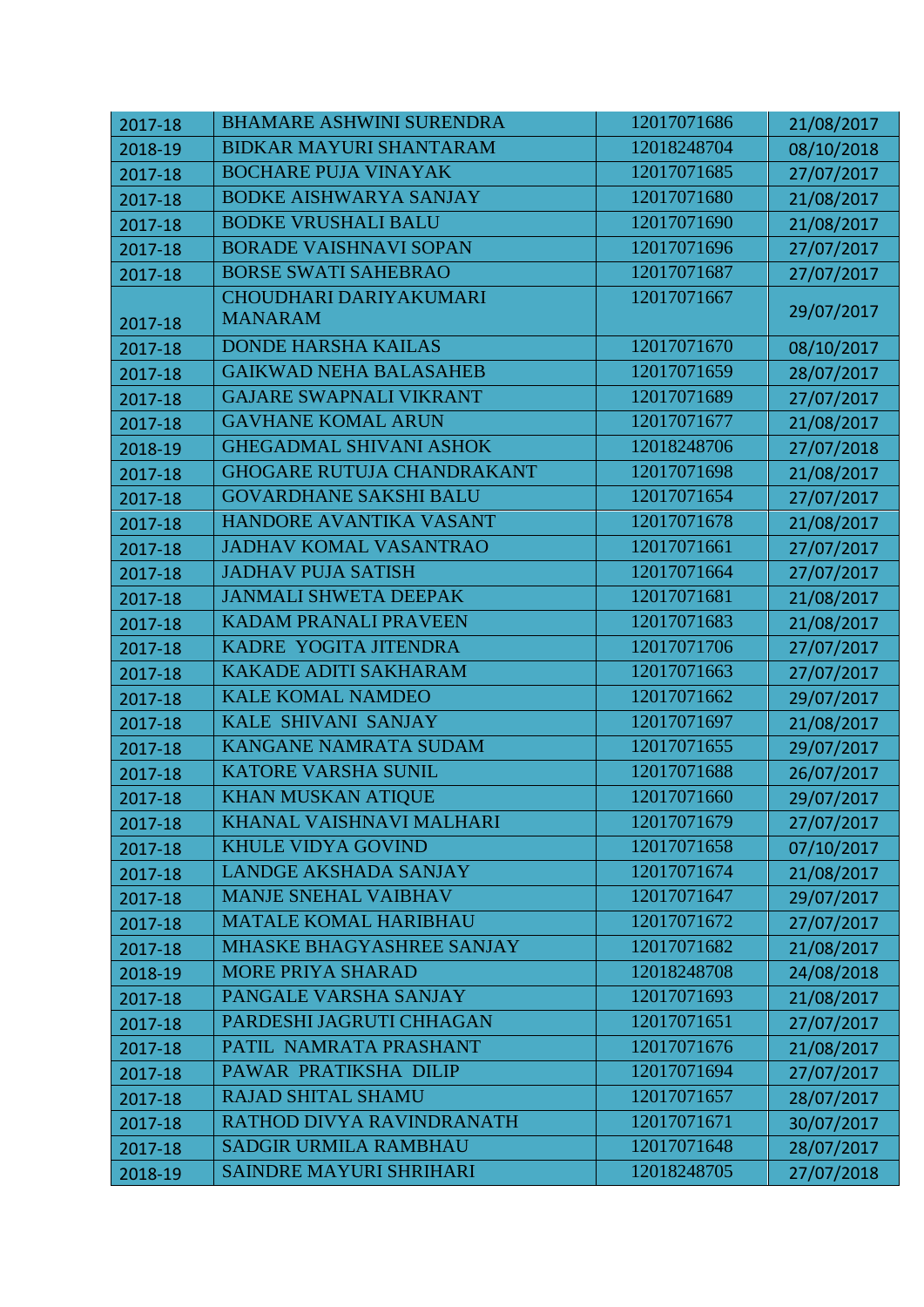| 2017-18 | <b>SALVE TEJAL SANJAY</b>                  | 12017071705 | 26/07/2017 |
|---------|--------------------------------------------|-------------|------------|
| 2017-18 | <b>SANAP SONALI DAGADU</b>                 | 12017071702 | 27/07/2017 |
| 2018-19 | SANGALE VIDHYA SANJAY                      | 12018248707 | 08/10/2018 |
| 2017-18 | SANGALE YOGITA AMRUTRAO                    | 12017071700 | 21/08/2017 |
| 2017-18 | <b>SARDE BHAKTI GAHININATH</b>             | 12017071649 | 28/07/2017 |
| 2017-18 | SHINDE KANCHAN BHIMRAO                     | 12017071684 | 21/08/2017 |
| 2017-18 | SHINDE PRATIBHA SANJAY                     | 12017071691 | 27/07/2017 |
| 2017-18 | SHINDE SAKSHI MANGESH                      | 12017071695 | 26/07/2017 |
| 2017-18 | SOMWANSHI GAYATRI SANJAY                   | 12017071652 | 29/07/2017 |
| 2017-18 | TAJANPURE HARSHALI PANDURANG               | 12017071701 | 21/08/2017 |
| 2017-18 | <b>TEMRIKAR SANA SAJJAD</b>                | 12017071699 | 21/08/2017 |
| 2017-18 | <b>TORNE APURVA PRAMOD</b>                 | 12017071675 | 26/07/2017 |
| 2017-18 | <b>VANHERE KAJAL GOPINATH</b>              | 12017071665 | 29/07/2017 |
| 2016-17 | <b>VARTAK MANALI MAHESH</b>                | 12016004387 | 13/08/2016 |
| 2017-18 | YADAV ANJALI DINANATH                      | 12017071650 | 29/07/2017 |
| 2016-17 | <b>JONDHALE MAYURI RAVI</b>                | 12016004408 | 08/08/2016 |
| 2020-21 | <b>ANDHALE KAJOL ASHOK</b>                 | 12020191724 | 28/01/2021 |
| 2020-21 | <b>ANDHALE VIDYA RAJENDRA</b>              | 12020191713 | 27/01/2021 |
| 2020-21 | <b>AROTE SAYALI KAILAS</b>                 | 12020191715 | 13/01/2021 |
| 2020-21 | <b>BORADE SALONI VIJAY</b>                 | 12020191725 | 12/01/2021 |
| 2020-21 | <b>BOTE PRIYANKA BALU</b>                  | 12020191717 | 05/02/2021 |
| 2020-21 | <b>JEJURKAR SNEHAL SUNIL</b>               | 12020191719 | 27/01/2021 |
| 2020-21 | <b>KACHHI MENAZ KAMRUDDIN</b>              | 12020233432 | 13/01/2021 |
| 2020-21 | <b>KHATALE RUTUJA NANDKISHOR</b>           | 12020191712 | 05/02/2021 |
| 2020-21 | <b>KUSALKAR AKSHATA ROHIDAS</b>            | 12020191714 | 29/01/2021 |
| 2020-21 | <b>MORE PRAMILA RAVINDRA</b>               | 12020191721 | 28/01/2021 |
| 2020-21 | NIKUMBH SHUBHANGI DILIP                    | 12020191723 | 29/01/2021 |
| 2020-21 | PAGAR NISHA SANJAY                         | 12020191711 | 13/01/2021 |
| 2020-21 | PANDHARE NAMRATA SAKHARAM                  | 12020191718 | 27/01/2021 |
| 2020-21 | <b>SALVE DIVYANI JITENDRA</b>              | 12020191720 | 29/01/2021 |
| 2020-21 | <b>SHINDE DISHA KISHOR</b>                 | 12020191722 | 12/01/2021 |
| 2020-21 | <b>SHINDE KOMAL BHIMRAO</b>                | 12020191716 | 05/02/2021 |
| 2020-21 | <b>AWARI MANASI HEMANT</b>                 | 12020191706 | 05/02/2021 |
| 2020-21 | <b>BEDARKAR GAYATRI NILKANTH</b>           | 12020191704 | 05/02/2021 |
| 2020-21 | <b>BHALERAO PRATIBHA SUDHAKAR</b>          | 12020191703 | 13/01/2021 |
| 2020-21 | <b>GAIKWAD RUTUJA NAMDEO</b>               | 12020191707 | 28/01/2021 |
| 2020-21 | KANKATE SNEHAL MADHUKAR                    | 12020191702 | 28/01/2021 |
| 2020-21 | MULANE SHUBHANGI SITARAM                   | 12020191705 | 05/02/2021 |
| 2020-21 | <b>SANGLE NIRMALA ASHOK</b>                | 12020191709 | 28/01/2021 |
| 2020-21 | SHAIKH SAMSUNNISA MOHAMMAD<br><b>ISLAM</b> | 12020191710 | 28/01/2021 |
| 2020-21 | SHITOLE VAISHNAVI SANJAY                   | 12020233431 | 13/01/2021 |